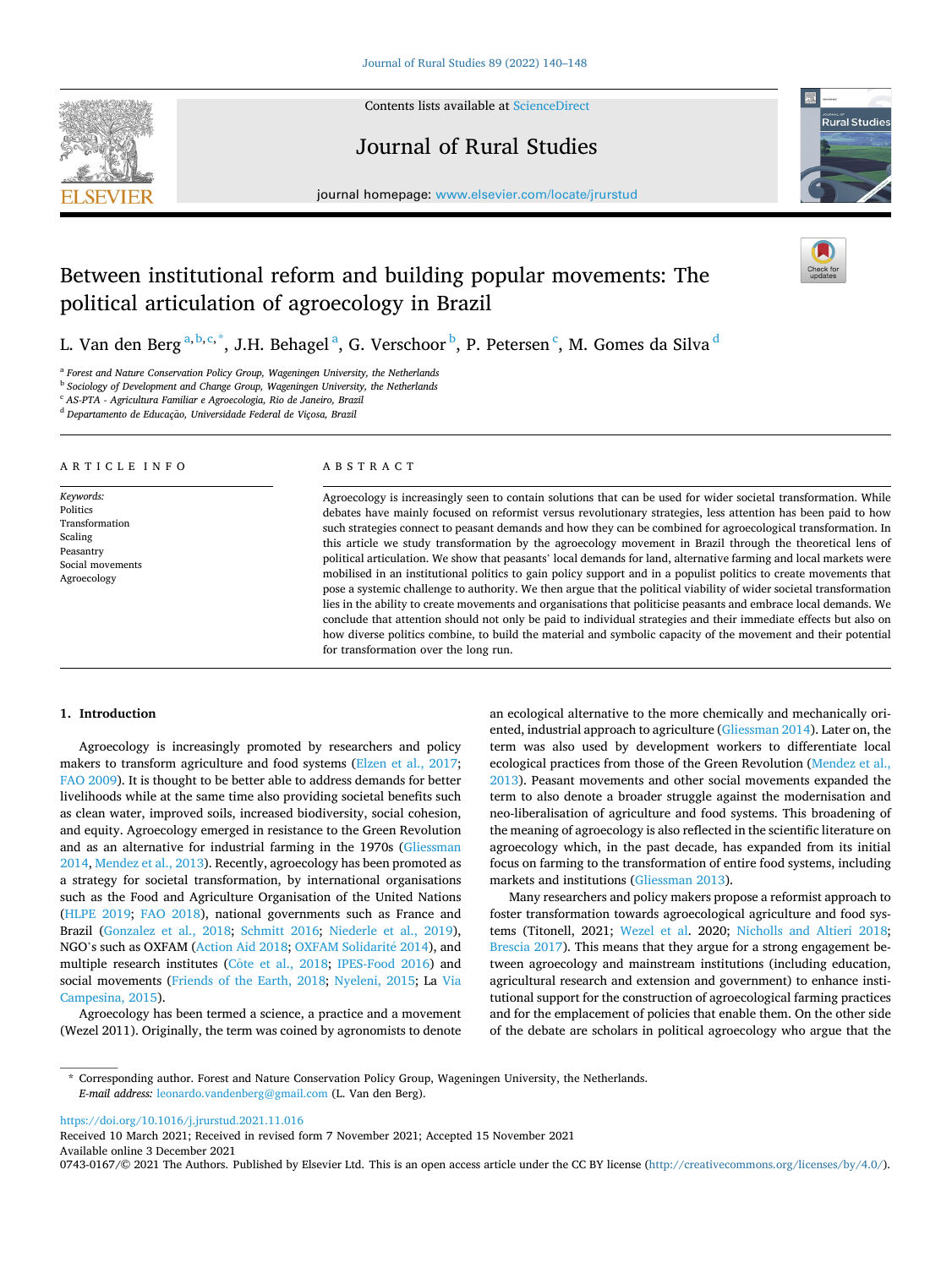engagement with powerful, institutional agents such as large NGOs, research institutes, government organisations and/or businesses risks undoing agroecology from its political content – thereby weakening its capacity to realise structural change, making it vulnerable to co-optation and dependent on the goodwill of politicians [\(Rivera-Ferre 2018;](#page-8-0) [Gir](#page-8-0)[aldo and Rosset 2017; Levidow et al., 2014\)](#page-8-0). This would not only reduce agroecology to a technical innovation for the fine-tuning of industrial agriculture, but also disconnect agroecology from local peasant demands and the structural patterns of inequality in which they are situated, including the distribution of land, the control over markets, and the democratic process within the state itself – patterns which continue to favour agri-business (Holt-Giménez et al., 2021, González de Molina, [2013;](#page-8-0) [Anderson et al., 2019](#page-7-0), Petersen 2012). These scholars therefore propose a more radical – or revolutionary - approach to transformation that focuses on the formation of broader food movements and challenging structural patterns that favour agri-business ([Giraldo and](#page-8-0)  [McCune 2019,](#page-8-0) Holt-Giménez and Shattuck, 2011).

While the above debates have led to considerable insights on possible strategies and their risks, it is less clear how reformist and revolutionary approaches become politically viable or capable of realising transformation (see González [de Molina et al., 2020](#page-8-0) and [Petersen 2013](#page-8-0) for important exceptions). Specifically, what is lacking in the literature is a description of how agroecological initiatives can support or usher in societal transformation. Part of that is to understand how agroecology is scaled from the local level to the national and global level, i.e. how local demands and initiatives connect to similar demands and initiatives at the national and global level. In addition, further exploration is needed to understand how both reformist and radical strategies or politics contribute to agroecological transformation.

In political science, the question of how local demands reach politics at higher levels can be addressed via the concept political articulation ([Griggs and Howarth 2008](#page-8-0); [Laclau 2005; Laclau and Mouffe 1985](#page-8-0)). The study of political articulation suggests that political power can emanate from articulating social demands in one of two ways. Either demands are articulated to powerful, institutional agents in the form of individual requests, also known as institutional politics, or social demands are articulated in political claims by bundling (and equating) them together in a forceful confrontation to powerholders and the institutional order they represent (populist politics). By focusing on social demands and politics, studies on political articulation have shown when frustrations of the social demands that exist within a community grow into a local struggle and when they do not [\(Leguizamon 2020;](#page-8-0) [Griggs and Howarth 2008](#page-8-0)). They also have shed light on the different (and shifting) roles that social movements play and the political dynamics they engage in with governments; be it more collaborative and geared towards the joint creation of policies or be it more oppositional and directed at challenging power ([Griggs and Howarth 2008\)](#page-8-0). Finally, studies on political articulation have illustrated how very diverse and potentially oppositional groups may nonetheless come together in popular movements that seek to address a broad range of systemic injustices, among others [\(Muck 2020](#page-8-0), Otto and Böhm, 2006).

In this article, we study sustainable transformation and agroecology through the theoretical lens of political articulation. The objective is to understand how agroecology connects local demands to political demands at the national level through the articulation of demands via different political dynamics. Our study focuses on the agroecology movement in Brazil – a movement which has pursued both institutional and populist politics over time. Below, we first elaborate of the concept of articulation and the methodology of this study, after which we show that in Brazil, peasants' local demands for land, alternative farming and local markets were mobilised in an institutional politics to gain policy support and in a populist politics to create movements that pose systemic challenge to authority. We then argue that the political viability of scaling lies in its ability to create movements and organisations that politicise peasants and embrace local demands. We conclude that attention should not only be paid to individual strategies and their

immediate effects but also on how diverse politics combine, to build the material and symbolic capacity of the movement and their potential for transformation over the long run.

## **2. Transformation and the political concept of articulation**

The political concept of articulation allows for an understanding of transformation as the mobilisation of local demands and their translation into different political dynamics at the national level. Building on the theoretical approach developed by Ernesto Laclau (e.g. [Laclau and](#page-8-0)  [Mouffe 1985](#page-8-0)), political discourse theory (PDT) of the Essex school describes articulation in terms of signifiers (e.g. symbols, words, sounds) that relationally connect with one another to fix meaning in particular ways (Jø[rgensen and Phillips, 2002; Howarth 2000](#page-8-0)). According to PDT, the way in which meaning is fixed is what guides the course of social action and what orders reality as we know it.<sup>1</sup> However, meaning is never fully fixed as there are always alternative ways in which signifiers are related to each other, i.e. they can always be articulated *differently*. Political action then takes place in that space of "unfixity", when grievances and frustrations are articulated into local demands that disturb dominant discourses and when these demands are further articulated into institutional and/or populist politics that contest and change the dominant institutional order<sup>2</sup> [\(Laclau 2005](#page-8-0); Griggs and [Howarth 2008\)](#page-8-0).

Social demands originate from grievances and frustrations. While Laclau and the Essex school do not give an elaborate understanding of grievances and frustrations, this has been provided by scholars that are part of the so called 'affective turn' in the social sciences<sup>3</sup> (e.g. Davies, [2012;](#page-7-0) [Haraway 1993](#page-8-0); [Deleuze and Guattari 1983\)](#page-7-0). These scholars understand grievances as bodily sensations that overflow and thereby hold the potential to disturb the way meaning has been fixed. Such "overflowing sensations" may result from external disruptions, such as changes in government policy, or from repetitive practice, for example when a particular activity leads to physical exhaustion, mental fatigue or the inability to pursue other wishes ([Woodward and Lea 2010](#page-8-0); [Deleuze](#page-7-0)  [and Guattari 1983](#page-7-0)). Thus, social demands can originate in many places and in different ways. A good example is when soil degradation disturbs industrial agricultural practices from being productive and profitable. When this occurs, reality no longer corresponds to the way meaning has been fixed (i.e. the idea that industrial agriculture is the most productive mode of agriculture), which in turn opens discourse to alternative ideas about agriculture. However, [Leguizamon \(2020\)](#page-8-0) also argues that these

<sup>&</sup>lt;sup>1</sup> In PDT, discourse is seen as the structured totality that follows from the articulations of signifiers. Power and authority emerge from a system of meaning that comes to be seen as natural and logical and consolidates into a dominant or hegemonic discourse. However, the meaning of discourses is never fully fixed: a symbol or signifier is open to interpretation and may mean multiple things at the same time as it is articulated in different ways. Power and authority that follow a hegemonic discourse therefore are never absolute either and may be challenged through new ways of articulating meaning. 2 Institutions are understood as consolidated rules, norms, identities, and

societal organisations that follow from a sedimented – in other words "fixed" – discourse. The dominant institutional order, then, reflects a discourse whose meaning prevails over other discourses and articulations of meaning. From this perspective, politics or the political consists of contestation and decision mak-

ing in and through meaning.<br><sup>3</sup> By linking the notion of articulation to a more elaborate understanding of grievances and frustrations we address some of the critique on Laclau's theoretical approach as being decontextualised, ahistorical and paying little attention to materiality (e.g. Borriello  $&$  Jäger 2021). Grievances and frustrations emphasise local relations and encounters in the past and present. They also open the possibility for transformative action not only in the form of institutional and populist politics but also as the material construction of farming and territory. While this falls outside the scope of this article, they have been described in earlier work on the Zona da Mata and Brazil that align with this article (e.g. Van den Berg 2018; [Van den Berg et al., 2021](#page-8-0)).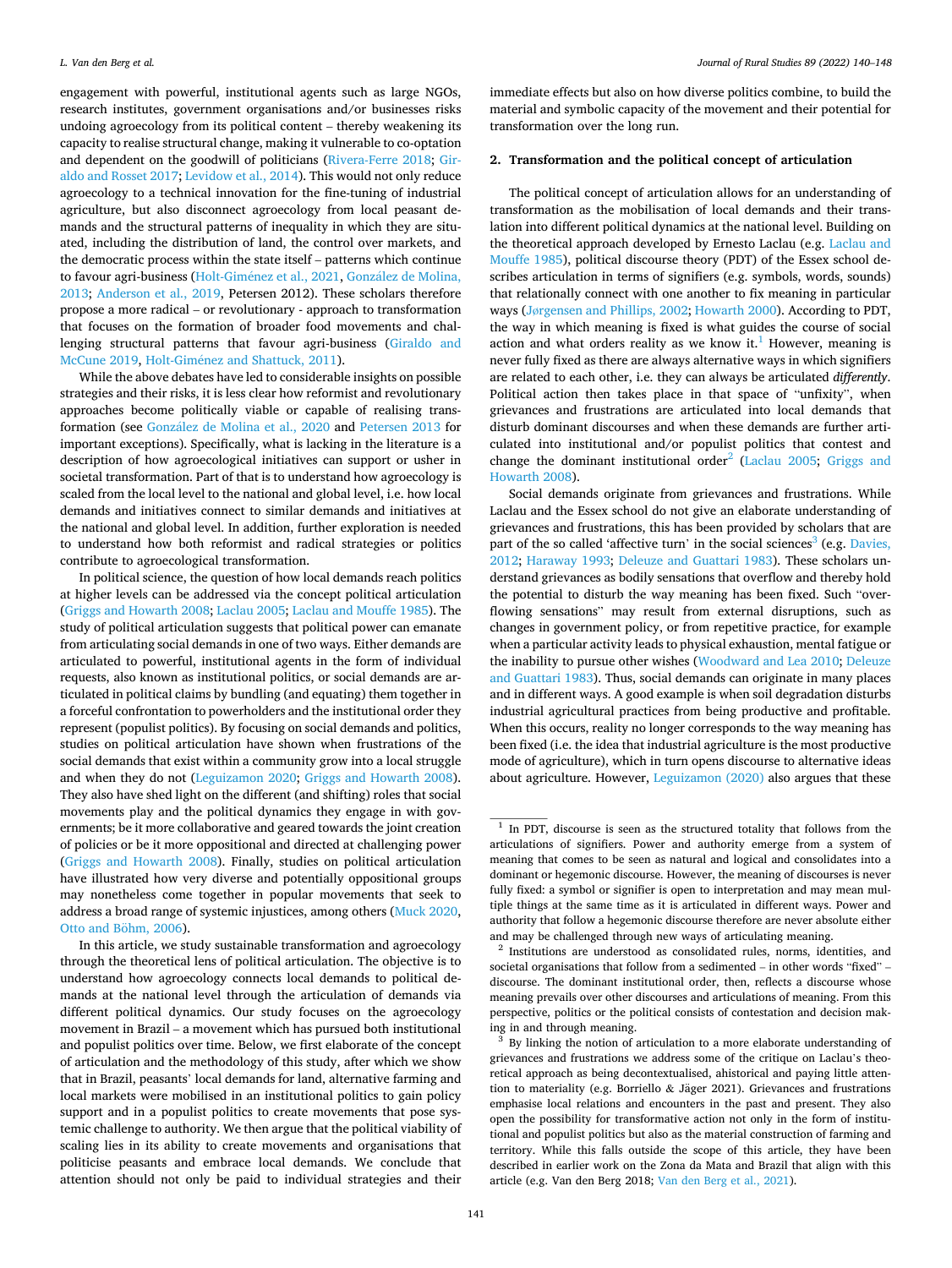types of grievances only become transformative when they turn into local demands that politicise and that problematise existing meaning and the relations that uphold them. She shows how the state and agri-business in Argentina equated large scale, chemical intensive soy production to progress and how the lack of politicisation of grievances about the negative environmental and health impacts of the soy-agro-industrial complex have resulted in making the problem invisible. As argued by Grossberg in an interview of Stuart Hall [\(1986](#page-8-0)), transformative articulations need to not just express grievances, but also to draw on meaning that is engrained within the community, even when their link to the problem at hand is not obvious or even necessary. [Botelho et al. \(2016\)](#page-7-0) offer a good example, when they show that the problematisation of industrial agriculture in the Zona da Mata in Brazil was strongly linked to religious ideas that exist among local peasant communities.

The articulation of local demands and how they are presented to existing authorities or systems of power can take place via two types of political logics: institutional or populist politics ([Laclau 2005](#page-8-0), [Laclau](#page-8-0)  [and Mouffe, 1985](#page-8-0)). Institutional politics follows the logic of difference through which demands turn into requests that are dealt with individually (per demand) and that do not disturb the existing institutional order. In an institutional politics, demands are put forward in a piecemeal or punctual fashion and are addressed by powerholders without altering the status quo. This type of demands does not fundamentally challenge the institutional system; rather, it seeks solutions through adaptations of existing institutions through concessions and negotiation. An example of this is when sharecroppers request their landlord for a larger share of the harvest. [Omi and Winant \(2015\)](#page-8-0) warn that institutional politics can be absorbed or co-opted by powerholders. They illustrate how demands for emancipation and for wealth redistribution by the Black movement in the United States were rearticulated by the federal government into ideas of incorporation and formal (but not substantive) equality, in an effort to demobilise and contain the movement. Those rearticulated demands were in turn addressed through moderate reforms.

Populist politics follow the logic of equivalence through which different demands are linked to one another, to come together as a claim that challenges the existing institutional system. This involves the articulation of a master (or empty) signifier that expresses universal ideas of justice with which subjects can identify [\(Laclau 2005\)](#page-8-0). The combination of demands involves constructing a collective identity such as 'a people' or 'a community' which is placed in opposition to authority. Populist politics thus profess to speak in the name of the people and seek to form a shared set of values, beliefs and symbols which can advance the interests of such collective subjects. Demands are articulated in such a way that they are opposed to the institutional order and current authority. This creates a seemingly unbridgeable gap between the people and authority - which in turn forms the basis to challenge authority ([Laclau 2005\)](#page-8-0).

Institutional politics can change into populist politics. As shown by [Griggs and Howarth \(2008\),](#page-8-0) this can occur when institutional requests are not met, and the sense of grievance hardens. In their study, an unsuccessful struggle of local inhabitants against planned expansion of the Stansted airport in the U.K. grew into to a more universal struggle aimed at countering airport expansion and air travel in the South of England. Otto and Böhm (2006) illustrate how a turn towards more populist politics can connect diverse groups and broaden movements beyond categories such as class. Their study shows how a movement against privatisation of water in Bolivia broadened from traditional unions to include farmers, urban consumers and environmental organisations. In this process, master signifiers are progressively emptied of ideological content as new demands and identities are attached to them, and serve as points of symbolic identification for a range of groups and subjects with divergent identities and interests.

The capacity of populist politics to unite diverse, otherwise fragmented groups, has led several activists and scholars (e.g. [Laclau 2005](#page-8-0);

[McKean 2016,](#page-8-0) [Aslanidis, 2017](#page-7-0)) to propose popular movements as a vehicle for democratisation and social inclusion.<sup>4</sup> According to Mouffe (2018) this involves the creation of democratic equivalents, defined as "a chain of equivalence between the different democratic struggles to recognise the specificity of the demand … not unite all demands into one single and homogeneous movement … [but] establish ways in which, for instance, the feminist or the anti-racist movement could work together … Our struggles are not exactly the same but are going to be linked in such a way that, for instance, the demands of women will not be met at the expense of blacks or immigrants" (Mouffe 2018: 56 in [Muck 2020](#page-8-0)). The view of populist politics as a democratic project has been important in shaping major political developments, particularly Podemos in Spain and Syriza in Greece, as well for the analysis of social movements in Latin America, including Brazil [\(Naves and Reis 2017](#page-8-0)), Bolivia [\(Otto and](#page-8-0)  Böhm 2006), Venezuela [\(Stavrakakis et al., 2016\)](#page-8-0) and Latin America at large ([Muck 2020](#page-8-0), [Laclau, 1985\)](#page-8-0).

#### **3. Case description and methodology**

Our analysis focuses on politics and transformation by the agroecology movement in Brazil. In Brazil, what is known as 'alternative agriculture' preceded the introduction of agroecology. Starting in the 1980s, alternative agriculture emerged in resistance and as an alternative to the Green Revolution. Alternative agriculture was used to refer to indigenous as well as to new practices of farming, marketing and education. Many of these practices were promoted and developed by local collaborations between peasants, researchers, local NGOs and peasant organisations, of which many exist throughout Brazil [\(Schmitt 2016](#page-8-0)). The term agroecology gave conceptual rigor to these practices, as also happened in other Latin American countries (Altieri and Toledo 2011). In Brazil, the strong engagement between agroecology and local peasants led the agroecology movement to embrace a range of issues that are often not considered to be part of agroecology in other regions and continents. This includes the conflict between peasants and landlords and the contamination of people and animals by pesticide application.

In 1983, various regional agroecology initiatives in Brazil join hands to form the Project of Alternative Technologies network (Rede PTA). In 2002 this network begins to operate at the national level and is reconfigured in the National Articulation on Agroecology (ANA). ANA moreover began to incorporate not only NGOs but also other agrarian movements and organisations [\(Bensadon 2016;](#page-7-0) [Schmitt 2016](#page-8-0)). During

<sup>4</sup> Laclau's notion populist politics was inspired by developments in Latin America. In Latin America, three contrasting waves of populism have been distinguished. In what has been dubbed the classic era (1940s and 1950s), populist leaders such as Perón (Argentina) and Vargas (Brazil) mobilised excluded groups for left-of-centre social reforms. In a second wave of populism (1980s and 1990s), leaders such as Fujimori (Peru) and Collor de Mello (Brazil) did not implement leftish but neo-liberal reforms. In a third wave of populism (since the 2000s) leaders such as Correa (Ecuador), Morales (Bolivia) and Chavez (Venezuela) have fostered major institutional reforms that seek to diminish the power of established elites and to incorporate excluded sectors. These contrasting developments have sparked strong debates over the meaning of populism and its relation to authoritarianism and democracy (see Laclau 1977 and [Kaltwasser et al., 2017](#page-8-0) for a more elaborate review). Two prominent approaches to populism that have come forth from a Latin American perspective are those by the Mexican scholar Enrique Dussel and by the Argentinian scholar Ernesto Laclau (see [Ciccariello-Maher 2020](#page-7-0) for an elaborate comparison). Dussel grounds his analysis in the people and context of Latin America, arguing that populism is tied to authoritarianism and therefore never was or will be of 'the people' ([Dussel 2013\)](#page-7-0). Laclau formulates a universal logic of populism as constituted by the establishment of an equivalential chain of different demands, which are in varying degrees present in all political activity. As equivalential chains challenge authority and bring together demands from different groups, Laclau argues that democratic politics are always populist, (see also [Gandesha 2018\)](#page-8-0). Even if it may continue to have some element of authoritarianism, populist politics can push for democratic reforms.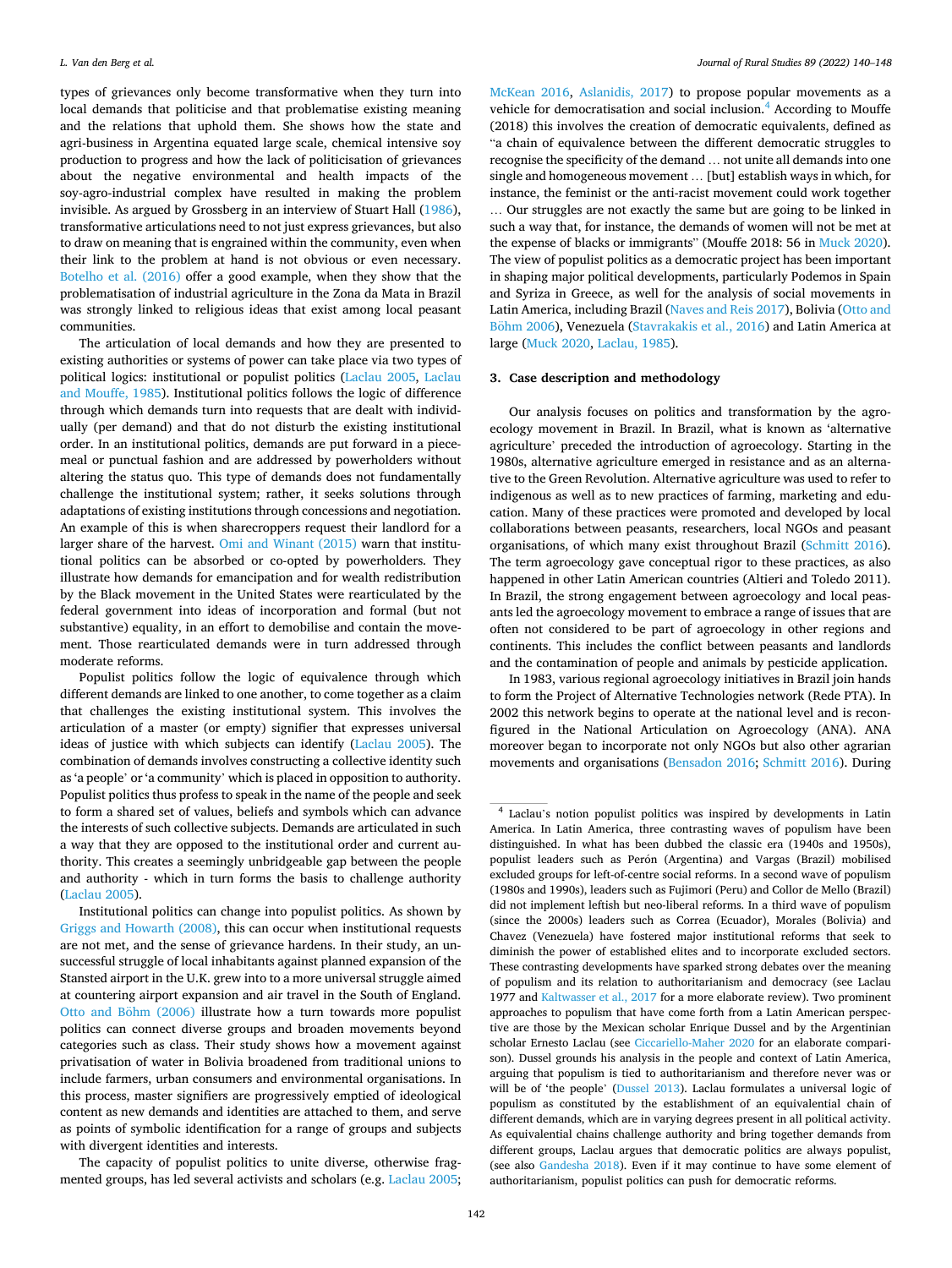this period, many efforts by the movement were geared towards the formation of policies for agroecology. From 2002 onwards, ANA increasingly engaged with progressive social movements that were not primarily agrarian. Over time, one can witness an intensification of engagements between local and national agroecology movements and municipal, state and national agents ([Bensadon 2016,](#page-7-0) [Niederle et al.,](#page-8-0)  [2019\)](#page-8-0). In this article, we present Brazil as an exemplary case of how agroecology mobilises local demands and, via different politics, connects them to political demands and ideas at the national level. With almost 40 years, Brazil hosts one of the oldest agroecology movements in the world, and as a result the way the movement engages with politics and agents at different levels has been well established. At the national level our research follows the emergence of ANA, which consists of representatives of local and state level movements including those from the states of Rio de Janeiro and Minas Gerais, and from the Amazon region. It also consists of national organisations including the Confederation of Agricultural Workers (CONTAG), National Federation of Workers in Family Farming (FETRAF), The Landless Workers Movement (MST), Movement of Small-Scale Farmers (MPA), Movement of Women Workers (MMTR) and the Movement of Peasant Women (MMC). At the local level our research follows the development of agroecology in the region of Zona da Mata, Minas Gerais, which is one of Brazil's most active local movements, and well connected to its national counterpart ([Schmitt 2016](#page-8-0)). The movement in the Zona da Mata consists of peasants, peasant groups and organisations, the Centre for Alternative Technologies (CTA), and researchers from the Federal University of Viçosa (UFV) ([Cardoso et al., 2001](#page-7-0), [Cardoso and Mendes, 2015\)](#page-7-0). Our analysis in the Zona da Mata focuses on three municipalities: Araponga, Divino and Espera Feliz.

We adopted a qualitative approach to data collection that allowed us to capture how political engagements between different actors take place [\(Schwartz-Shea and Yanow 2012\)](#page-8-0). Data was collected in the period between 2016 and 2018, through extensive fieldwork by the first author. The first author allied himself to researchers from the UFV, which gave him access to various leaders in the movement as well as to their constituencies and activities. He participated in public gatherings, closed and open meetings, and other activities organised by the movement at the local and national level. He also conducted in-depth interviews with movement leaders and constituencies.

The data used for this research consists of notes from participant observation, transcribed interviews and documents. Participant observation consisted of participating and helping with the organisation of ten gatherings where strategic discussions were held between different actors, including peasant organisations, NGO's, researchers, policy makers and representatives from local and national movement constituencies. These gatherings include public events, meetings to prepare for these events and meetings by various working groups. This allowed the first author to observe how engagements between different actors take place and how these engagements shape different politics. In-depth interviews were conducted with twenty people, who were selected on the basis of their involvement in local and national movement activities. A balance in age, gender and social status was sought when selecting interviewees. With regards to gender thirteen interviewees were women and seven men. With regard to age: two were in their twenties, six in their thirties, seven in their forties and five were over fifty. And with regard to societal position: two were researchers, ten were active in peasant organisations, four were NGO staff and five were active in Black, Indigenous or urban movements. Documents that were analysed included reports from meetings and scientific publications on policy in Brazil. Interviews and documents were selected to obtain a picture of the engagement of different local and national organisations and movements with one another and with societal and governmental institutions.

To get an understanding of how agroecology mobilises local demands and, via different politics, connects them to political demands and ideas at the national level, the collected data was subjected to several rounds of analysis through coding. We placed special attention

on social demands and how these connect to local grievances and frustrations, and to institutional and populist politics. First, existing local demands that challenge the Green Revolution were identified and analysed for how they link to power relations and past occurrences that have led to grievances and frustrations among peasants. An example is the demand for more sustainable practices, which emerged from occurrences where peasants experienced severe land degradation, and which led to the problematisation of peasants' relation with agribusiness practices. Second, we focused on how local demands are brought to the national level, via institutional or populist politics. The analysis captured and identified institutional and populist politics by looking at how and through what engagements social demands are translated into requests or claims. Demands for sustainable practices were, for instance, turned into requests for policies that support agroforestry through engagements with policy makers. They were also articulated into claims through engagements with other movements that challenge the governments' favouring of agri-business. To explore the significance of the findings for societal transformation and scaling, we contrasted the results of the analysis with the literature on agroecology, specifically on how it engages with reformist and revolutionary strategies for transformation.

## **4. Articulating agroecology in Brazil**

## *4.1. Grievances and frustrations*

In the Zona da Mata, local peasants' grievances and frustrations over sharecropping, decreasing income and pesticide contamination played a key role in shaping the politics of the agroecology movement at the national level. They were articulated into local demands for land, markets and ecological farming, which have become core themes in agroecology in Brazil. These grievances all stem from occurrences in peasants' everyday lives.

Grievances over sharecropping emerged from abuse by landlords. In sharecropping arrangements farmers do not own the land but rent it in exchange for part of the harvest. In the Zona da Mata this often concerns the cultivation of coffee - of which half is given to the landlord [\(Cardoso](#page-7-0)  [and Mendes, 2015](#page-7-0)). However, landlords often gave less than the share of the harvest that was agreed upon, demanded that sharecroppers take on extra tasks such as housekeeping and often insisted that coffee be sold via them rather than directly. Also, sharecroppers were often not allowed to decide what, how and when to plant. This also led to grievances and frustrations - for instance of having to work in the rain or for not being allowed to have a vegetable garden.

Grievances over decreasing incomes emerged with decreasing coffee prices and increases in the price of chemical fertilisers and of food that farmers buy in the stores. As a result of these occurrences farmers had to work harder, had less time to do things outside of work, and had a bad prospect for the future. Grievances emerged not only among sharecroppers but also among peasants who owned a small plot of land:

"At the moment, farmers are being massacred, my God. The work it takes for you to produce just to pay off your inputs! And by the time you sell there is no good price. […] Nothing is left! You even have to take from your own pocket. So it is very difficult." (Farmer Araponga)

Finally, grievances over pesticide contamination appeared when pesticide contamination led to illness and deaths among people and animals. Pesticides that are applied in the pastures, coffee plantations and maize fields also contaminate the air, drinking water and the surrounding environment.

"We see how many people under 30 lost their lives, died. Young people who have a tumour. A brain tumour, a tumour in the liver, a tumour in the stomach, a tumour in the lungs. All because of [..] poison. I have seen people become sick, very sick. […] With animals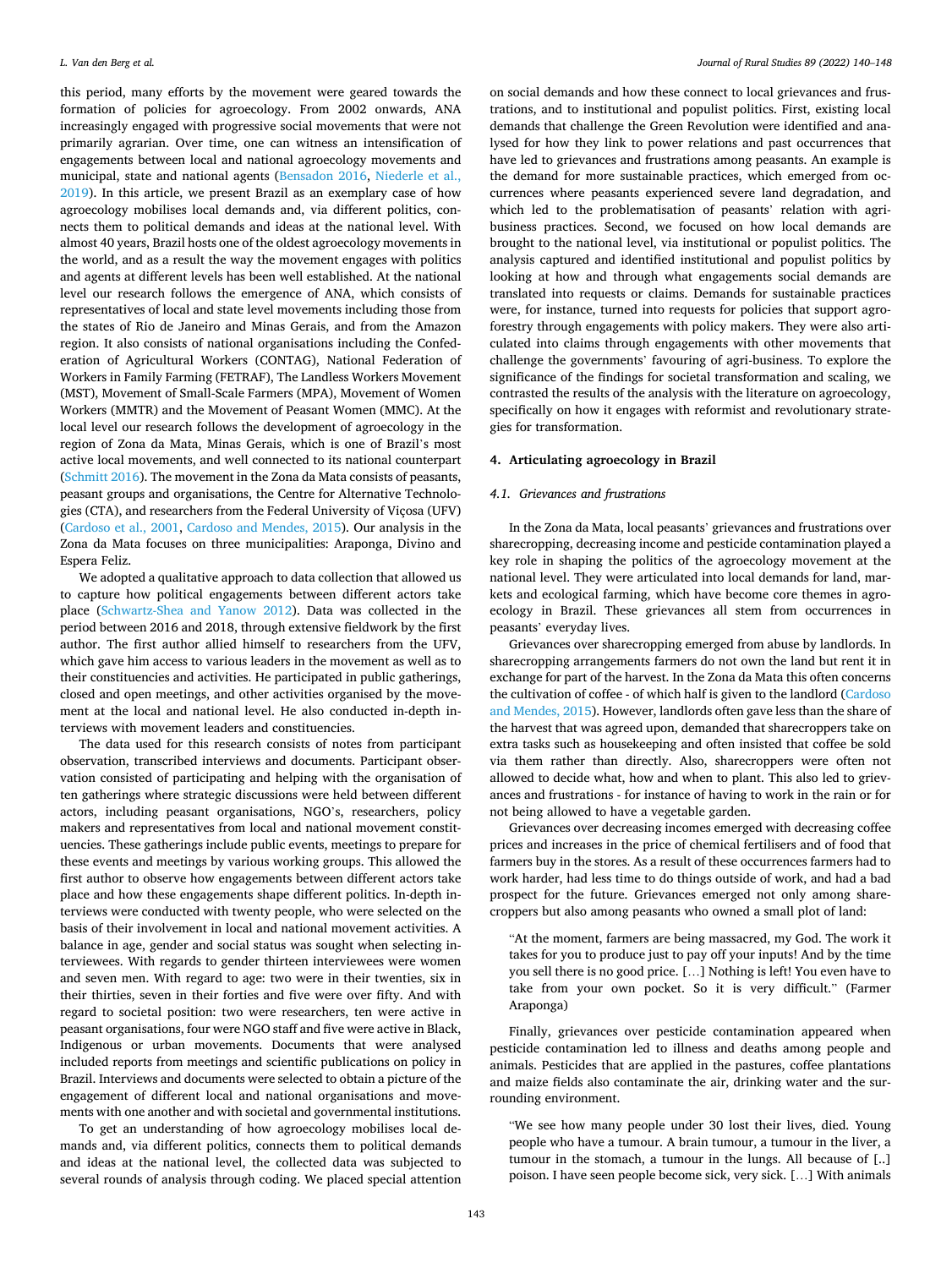#### <span id="page-4-0"></span>*L. Van den Berg et al.*

it is the same thing […] There was a day when many birds suddenly fell dead on the field. Not small but big birds […] But also many armadillos died. Many small animals as well. Fireflies, butterflies, crickets, many. All disappeared. Also, many species of birds, they all died." (Farmer Divino).

Grievances about sharecropping, decreasing income and pesticide contamination turned into social demands during different types of encounters. Some of these encounters were held at the Ecclesial Base Communities (CEB). The CEB's were advanced by the left wing of the Catholic Church, which promoted the Marxist-inspired doctrine of Liberation Theology from the 1980s onwards [\(Boff and Boff 1986; Betto](#page-7-0)  [1985\)](#page-7-0). Municipalities in the Zona da Mata hosted several hundred CEB groups. Other encounters took place at the Pastoral da Juventude Rural which has constituencies in many municipalities and organise trainings for rural youth that are also based on Liberation Theology [\(Goris and](#page-8-0)  [Van den Berg, 2019](#page-8-0)). Yet another type of encounter were the intercâmbios organised by researchers from the Federal University of Viçosa and peasant organisations ([Zanelli et al., 2015\)](#page-8-0). The intercâmbios make use of critical pedagogies, many inspired by the ideas of Paulo Freire.

During the encounters described above, grievances were linked to particular social relations and articulated into social demands. Grievances over sharecropping were linked to farmers' relations with landlords, which came to be seen as unfair:

"With the work [by the CEB's] things got a little more intense because there were many people who worked as sharecroppers. And from the moment that these people became aware of injustice they started to demand a little more from landlords. How so? A simple example. Imagine I worked as a sharecropper on a property with a landlord who demands we work so-and-so many days a week on his property. Sometimes he would pay and sometimes he wouldn't […]. This forced us to join hands and have an organization where more people would fight to defend our rights." (Former Union Leader Araponga).

Grievances over farmers' diminishing income came to be linked to farmers' relation to commodity markets. These markets also came to be seen as unfair as they did not value more sustainable production:

"The market, the coffee business. I think it is a very sad thing in our region. If you sell coffee it is a commodity. When you deliver it, the buyer doesn't even want to know where the coffee came from. What it has. There is only one price. So, it doesn't stimulate people to look for quality, to work for quality. […] There should be a difference between coffee grown with and without pesticides." (farmer at intercâmbio in Espera Feliz)

Grievances over pesticide contamination linked farmers and pesticide salesmen, large coffee middlemen and others who promoted industrial agricultural practices.

Grievances about sharecropping, decreasing income and pesticide contamination were not only linked to actors who were seen to cause them, but also activated relations for the construction of alternatives. While grievances for land were articulated in social demands for better sharecropping arrangements, in the municipality of Araponga they also activated relations of solidarity amongst farmers to jointly purchase land (see also [Van den Berg et al., 2018a](#page-8-0) and [Campos 2014](#page-7-0)). Similarly, grievances about decreasing income were not only articulated in demands for better prices but also activated farmers, researchers and NGOs to construct local markets. Finally, grievances about pesticide contamination were articulated in demands to ban agrotoxins but also activated farmers' relations with micro-organisms, trees and weeds to establish alternative farming practices (see also [Van den Berg et al., 2018b](#page-8-0)). When constructing alternative practices other frustrations emerged such as the lack of policy support and obstacles in legislation, which were articulated in demands to support alternatives. As such grievances were articulated in demands that challenged existing relations as well as in demands to support alternatives.

#### *4.2. Institutional politics*

Three types of groups who performed institutional politics were of particular importance for the agroecology movement: regional groups, knowledge groups and policy groups. These groups not only target different areas that are considered to be important for the advancement of agroecology, but they also facilitate and offer spaces for the engagement between local and national realties (see also [Niederle et al., 2019](#page-8-0); [Schmitt 2016](#page-8-0); [Bensadon 2016](#page-7-0); [Petersen et al., 2013\)](#page-8-0). As part of these institutional politics, local demands for land, markets and ecological farming were articulated in the form of requests towards authorities and other powerholders, following a differential logic as part of institutional politics.

Regional groups can be found across Brazil, and often consist of farmers, peasant organisations, researchers and NGOs. In Zona da Mata, regional groups are supported by local peasant organisations, the CTA and agroecologists from the Federal University of Viçosa. Representatives from regional groups also participate in national groups supported by ANA (Bendason 2014). In these groups specific requests are articulated, including requests for particular schemes to obtain credit, certification, or rural extension [\(Silva et al., 2014\)](#page-8-0). Such requests follow the formation of groups working on particular themes that include land, peasant rights, seeds, rural extension, certification, markets, agroforestry and women.

The requests these groups articulated emerged through a thorough process of articulating demands from different regions and organisations. An example is the request for the formal recognition of indigenous seeds:

"There were some groups engaged with the issue of seeds - the preservation and multiplication of indigenous seeds. The people from the Northeast are working with seed banks, because of the specific situation in the semi-arid.[…] In the South, and even here [in the Mideast], we work with seed production. […] All these experiences were facing institutional barriers. You were not allowed to register these seeds, not able to sell them. So the seeds working group was created […] which had the role of examining existing legislation and think of proposals for change." (Member of the ANA seeds working group).

Another request that came out of these working groups was for institutional rules that support uptake of agroecological produce in different markets:

"We took different experiences as our starting point. The South for instance is more advanced in terms of food processing plants. The Northeast is stronger in open markets. So we tried to insert different experiences, also from the people in the Amazon and the Mideast. [...] And with important results such as the creation of the Food Acquisition Policy." (Member of the ANA markets working group).

Knowledge groups emerged during meetings and encounters held by the Associação Brasileira de Agroecologia (ABA), an association of professionals working on agroecology [\(Schmitt 2016\)](#page-8-0). During these meetings and encounters, often organised around different themes, local demands were translated into research and policy requests that supported agroecology. Thematic knowledge groups include those on agrotoxins and genetically modified organisms; the peasantry and food sovereignty; agroecological knowledge; culture and communication; education and agroecology; gender; youth and health. Projects obtained by ABA often built on these working groups. An example is the Project "Núcleos e Rede de Núcleos de Estudos em Agroecologia das universidades públicas brasileiras" (Nucleus and networks of nuclei of studies in agroecology of Brazilian public universities). This project mobilised regional as well as knowledge groups through meetings where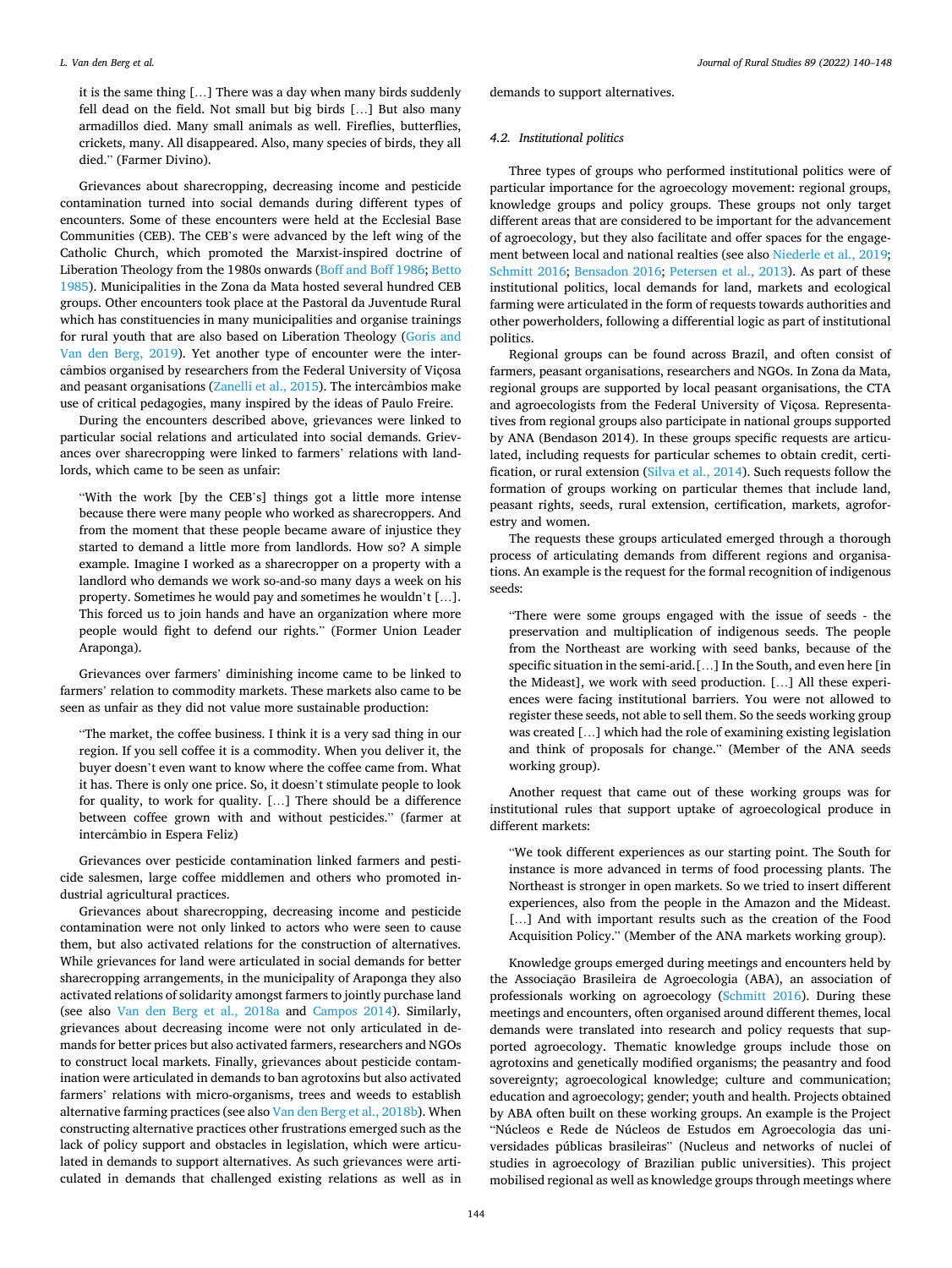experiences of peasants and other people that work on-the-ground are discussed, systematized and translated into policy requests. Also, existing policies, including those that support agroecology, are evaluated, studied and reformulated, so that they better address local demands.

Policy groups are found in state and national councils ([Schmitt](#page-8-0)  [2016\)](#page-8-0). Representatives from ANA, ABA and their working groups take seat in various national and state level councils, including the National Council of Food Security and Sovereignty (CONSEA), the national and state councils of Sustainable Rural Development (CEDRS and CNDRS) and the Brazilian Agricultural Research Institute (EMBRAPA). Requests from working groups, direct engagement with policy makers and participation in government-civil society councils led to the articulation of various public policies ([Niederle et al., 2019\)](#page-8-0). For example, the Food Acquisition Policy (PAA) enables public institutes to purchase directly from family farmers, and the National School Feeding Law (PNAE) requires schools to source at least 30% of their food directly from local family farmers. Likewise, the National Policy for Technical Assistance and Rural Extension (PNATER) enables farmer organisations and smaller NGOs to access funding for rural extension projects; the Minimum Price Guarantee for Sociobiodiversity Policy (PGPM-Bio) guarantees a minimum price for products that are gathered from forests, are supportive of nature conservation, and have a high cultural value; the Policy for Living With the Semi-arid (Programa de Convivência com o Semiárido) supports practices that allow people to live and produce under conditions with little rainfall; and the Amazonian SANEAR Policy supports practices to secure water for extractivist populations in the Amazon. In 2012 many of these policies were brought together in the National Policy on Agroecology and Organic Production (PNAPO).

While these policies booked considerable successes in reducing hunger, mitigating the effects of droughts, and increase sales to public institutions, they did not meet all social demands related to access to land, access to markets, or pesticide contamination:

"You can't have agroecology without democratisation of access to land. You first need to regulate Quilombola and Indigenous territories, communal lands for pasture, hunting and gathering. […] When we formulated the national policy on agroecology and organic production, we put forward the issue of land and regulation of territories. But it is here where we had least result, because then you are messing with the structure. It is a structure that is very difficult to change." (Member of the executive committee of ANA)

The quote shows that not all requests were met via institutional politics. Many peasants still did not have access to land, markets and policy resources, as the distribution thereof continued to favour agribusiness. Moreover, certain local demands, e.g. access to land that followed grievance over work conditions, are not easily articulated into individual requests to begin with. This led to continued grievances and renewed frustrations – frustrations which only deepened with the impeachment of Workers Party's President Dilma Rouseff and the takeover of the presidency by Michel Temer (2016) and subsequently by farright Jair Bolsonaro (2019) who threatens to dismantle many agroecological policies and who triggered a surge in violence against Indigenous people, landless farmers and environmentalists ([ANA 2020](#page-7-0); [BBC 2020](#page-7-0)). Heightened frustrations and the closing of channels for the participation of civil society by the new regimes led the agroecology movement to shift from an emphasis on institutional politics to a populist one.

#### *4.3. Populist politics*

In addition to articulating social demands through institutional politics, social demands were also articulated through a logic of equivalence as part of populist politics. Populist politics were of particular importance in the formation of movements that hold diverse groups together. Three interconnected movements that can be distinguished are local agroecology movements, a political agrarian movement and a

popular national movement. These movements respectively incorporate an increasingly broader group of actors and demands and give shape to three distinct modes of politics.

Local agroecology movements equate demands related to the peasantry to those of ecological farming. Demands from local researchers and local NGOs are articulated with demands from peasants and local peasant organisations. Researchers and NGOs demanded forms of agriculture based on more ecological methods and technologies. During encounters between researchers, NGO staff and peasants, these demands were articulated to peasants' and peasant organisations' demands for land and markets - thereby expanding the meaning of agroecology from a technical issue towards a social concern. In the Zona da Mata the equation of these demands led to the formation of a local agroecology movement, constituted by the Centre of Alternative Technologies of the Zona da Mata (CTA-ZM), researchers from the Federal University of Viçosa and various local peasant organisations and groups [\(Cardoso](#page-7-0)  [et al., 2001\)](#page-7-0). Similar movements are found in other regions in Brazil, including the Borborema region in Paraiba and the Serra Gaúcha region in Rio Grande do Sul [\(Schmitt 2016](#page-8-0)). These movements also played a role in the non-confrontational and institutional politics described in the previous sections.

In the construction of an agrarian political movement, demands from various local agroecology movements are articulated on the national level with demands from other agrarian social movements that have their own constituencies:

"There was a change in the focus of agroecology. In the beginning the focus was on technologies. Later it was expanded to include the whole agroecosystem […] Then there was a debate in the agroecology movement at the national level on the need to further amplify these experiences [..] beyond the farm level […] to include other dimensions of socio-environmental conflict." (former member of the executive committee of ANA)

These social movements have different, partly overlapping, demands (Brendason 2016). The Confederation of Agricultural Workers (CON-TAG)) for instance demanded an end of violence against rural workers, healthy working conditions without the use of pesticides, and fair wages. They also demanded an agrarian reform and that agricultural extension be delinked from large-scale, capital-intensive agriculture. The National Federation of Workers in Family Farming (FETRAF) demanded an end to deforestation and land grabbing from marginalised farmers and producers such as rubber tappers by large rural estates, as well as the recognition of their knowledge and ways of life. The Landless Workers Movement (MST) demanded agrarian reform. The Movement of Small-Scale Farmers (MPA) pushed for popular democracy and food sovereignty. Women movements such as the Movement of Women Workers (MMTR), the Movement of Peasant Women (MMC) and the Brazilian branch of the World Womens March, demanded recognition of women's productive work (for instance in the garden, orchard and at home) as well as freedom from oppression from forms of agri-business that only valorise commodity production.

The different demands of the movements described above were articulated at various encounters. The most prominent of these were the National Agroecology Encounters (ENA) held in 2002, 2006, 2014 and 2018 and preparatory regional encounters that precede or supersede the national encounters and which include the Regional Agroecology Encounters (ERA) and the Agroecology Caravans. As argued by [Petersen](#page-8-0)  [and Almeida \(2004\),](#page-8-0) these encounters focused not on discussing differences between movements, but facilitated the construction of common identities that allowed differences to exist. In the construction of a common, agroecological identity, a common adversary of these diverse social demands is also created, namely agribusiness:

"Agri-business brings death. A package of poison, violation of human rights and social and environmental injustice. Agroecology creates life, a very abundant life for humans but also for animals and plants."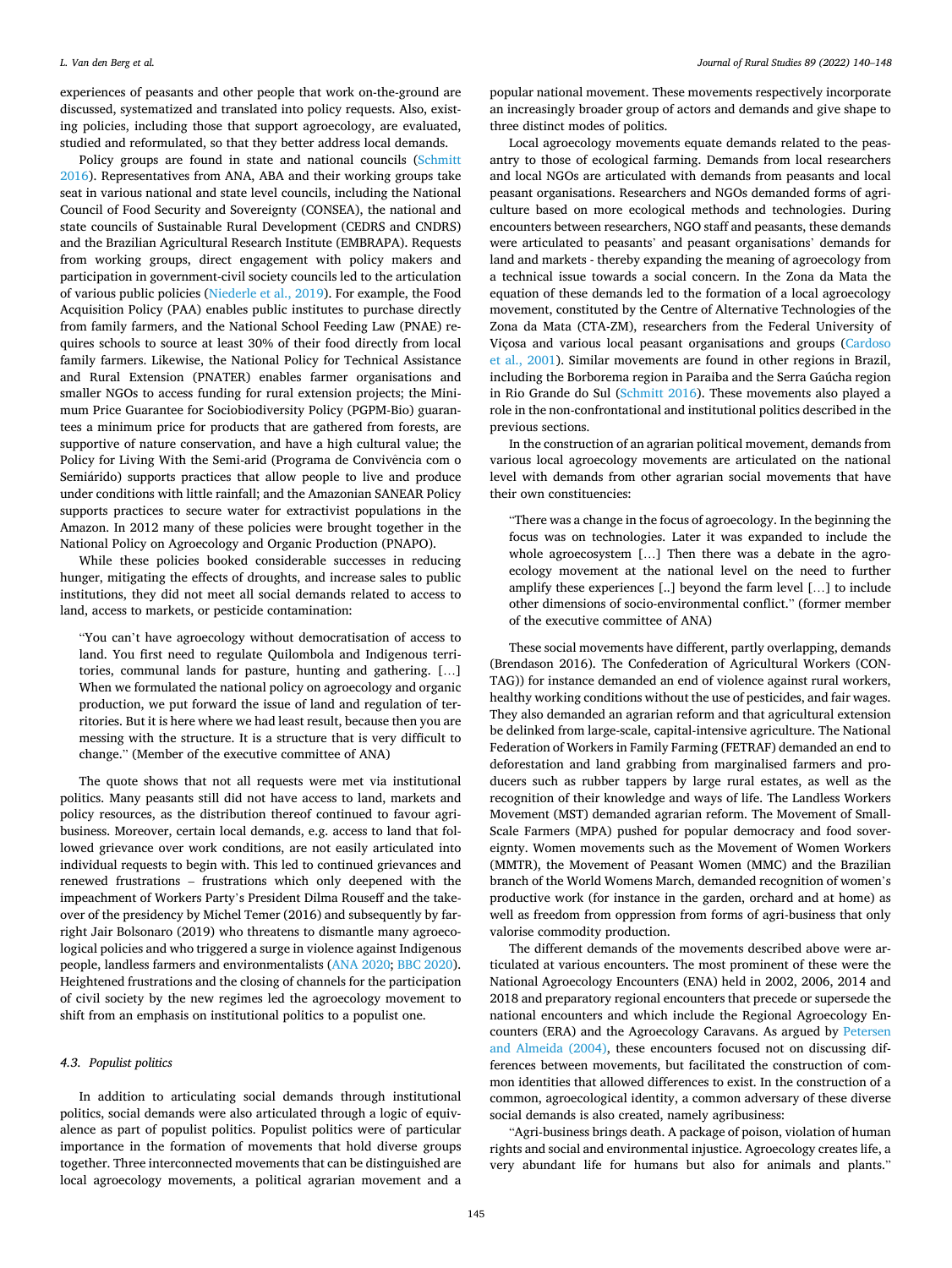(Delegate from woman peasants movement Pernambuco).

Through the articulation of the demands of the different agrarian social movements and the rejection of agribusiness, a claim was made for the equal distribution of land, control over markets, the recognition of the rights of peasant and rural workers, and for the abolishment of pesticides and GMO's (ENA 2018). The articulation of demands also led to the formation of a national, agrarian political movement. This movement alternates between populist and institutional politics; the latter can be found in the working groups of ANA, amongst others (see section [4.2](#page-4-0)).

In the construction of a popular movement, social demands are articulated with demands from other movements that work outside (or beyond) agriculture. These include demands from movements of Indigenous people, Quilombolas, workers' unions, community leaders, the LGBT community, women, Black people, youth, progressive church groups, cultural groups and movements of teachers, homeless people, public health workers and environmental justice:

"So, this is the debate that we are having now. [..] Before, the coordination of ANA had this idea of bringing movements inside ANA the Landless Workers Movement, the Movement for Collective Health. […] Now we are realizing that it is not coming to us. We also have to take agroecology to debates about public health, agrarian reform. [ …]. We need to put more effort in being together in movements, in our territories. […] We have to change our logic. Instead of waiting for people to come to ANA, which is up there, ANA has to go out there and engage in dialogues down here. (Member of the executive committee of ANA)

By articulating demands with non-agrarian movements, the notion of a people is constructed that includes Black, peasants, women, workers, Indigenous people and the LGBT community. Agroecology features as the ways of doing of the people, which are based on horizontal relations among people and between people and nature:

"Agroecology has always been part of being Black – of Black people. Our way of living, of doing, of relating to others and to nature, was an agroecological way." (Delegate from the Black women movement of Pernambuco).

"We have a solution: not exploiting and destroying our forests, our rivers. And yes: of living with them -as we already do." (Delegate from Urucu Indigenous movement in Itaituba).

The interests of the people are posed in direct opposition not only to agribusiness in particular, but to capitalism and Brazil's economic and political elite in general – i.e. those who are held responsible for land grabbing, deforestation, large dams, mining, rural estates and the poisoning of the environment. This is for instance illustrated in the political letter that was read at the end of the fourth National Agroecology Encounter in 2018:

"We denounce the violence and authoritarianism of the latifundio, of the monocrops, of mining, of hydroelectric plants and other big capital projects that exploit nature in a predatory way for the production of commodities, primary products or goods commercialised in international market value chains. We also denounce the systematic political, economic and ideological support given by the Brazilian state to these projects that benefit a parasitic minority, that feeds off a development model and a food system that is socially exclusive and that compromises collective health." (ENA 2018).

Articulating demands at local and national agroecology encounters, a popular movement was forged that aims for structural change and towards a society that is democratic and that recognises peoples' ways of living and doing.

## **5. Agroecological transformation and articulation**

Our analysis focused on the political articulation of the agroecology movement in Brazil. It shows how processes of transformation take shape through the articulation of grievances into local demands and the further articulation of these demands to form supportive policies and to broaden the movement. In the literature on agroecology reformist and revolutionary strategies of transformation are debated ([Rosset et al.,](#page-8-0)  [2019;](#page-8-0) [Anderson et al., 2019;](#page-7-0) [McCune and S](#page-8-0)ánchez, 2019; [Marti](#page-8-0)[nez-Torres and Rosset, 2014](#page-8-0); [Val et al., 2019\)](#page-8-0). In this section we discuss our findings in the light of these debates and reflect on how different politics were combined in the Brazilian case.

Reformist strategies, based on institutional politics, led to the creation of policies that support agroecology. In Brazil this occurred in working groups, and by way of direct alignment with the demands of powerholders and participation in state-civil society decision-making structures through which local demands were articulated into requests for specific national policies and research. Our analysis illustrates that processes of politicisation and horizontal organisation play a central role in rooting institutional politics in peasants' reality. Politicisation occurred through the articulation of peasants' grievances into local demands, which problematized their relations with, landlords, commodity markets and modern technologies. This led to the articulation of an institutional politics that address these power relations and to policy and research responses that support alternatives. The horizontal organisation of the movement enabled local demands to move to higher levels of politics. The various spaces of institutional engagement were in part constituted by and directly connected to the movements local constituencies.

Revolutionary strategies, which operate on the basis of a populist politics, were articulated between peasant organisations, researchers and NGOs, and agrarian and non-agrarian social movements, at different levels. Our analysis shows that populist articulation was paired with the formation of popular movements and with the articulation of claims that challenge the distribution of land, markets and policy resources that systemically favours agribusiness. This is in agreement with political agroecologists who argue that a broader food movement is more capable of posing a structural challenge to the current agri-food system (González [de Molina et al., 2020](#page-8-0), Holt-Giménez and Shattuck, 2011). However, our analysis also demonstrates that the challenges posed by the food movements alone were not powerful enough to change the dominant discourse. In Brazil this lack of power was addressed with the broadening of the movement and the articulation of demands with rural workers, Indigenous people, Blacks, feminists, the LBTG community, and environmental activists. Accordingly, the issue of the movement broadened from food and agriculture towards democracy, diversity and difference, in a politics that challenges the neo-liberal state and large business at large. Although this process is still ongoing and the effects are yet unclear, the large number of people that are mobilised suggest that there is a heightened potential for radical transformation.

Institutional and populist politics were combined in space and in time, they took place side-by-side. Many scholars have expressed concerns that institutional politics may lead to the co-optation of agroecology ([Rivera-Ferre 2018;](#page-8-0) [Giraldo and Rosset 2017;](#page-8-0) [Levidow et al.,](#page-8-0)  [2014\)](#page-8-0). In Brazil, while emphasis shifted from institutional to populist politics in the latter years, both have always been present. During the Administration led by Lula Da Silva (2003–2010), emphasis was placed on institutional politics to access policy resources for the movement. When political circumstances became less favourable under the Administrations led by Michel Temer and Jair Bolsonaro, attention shifted to a populist politics. Institutional politics (through for example the PAA and PNAE) provides material resources to strengthen the movement through buildings, coordinators and know-how but also by creating territories that are to some degree protected and autonomous from authoritarian and neo-liberal regimes (see also [Van den Berg et al.,](#page-8-0)  [2021;](#page-8-0) [Grisa et al., 2017;](#page-8-0) [Mendonça 2015\)](#page-8-0). Populist politics creates symbolic resources that hold the movement together, including shared values, a joint notion of a people and a common enemy. It also creates a broader narrative for transformative change. Combined, populist and institutional politics were thus found to build the capacity of the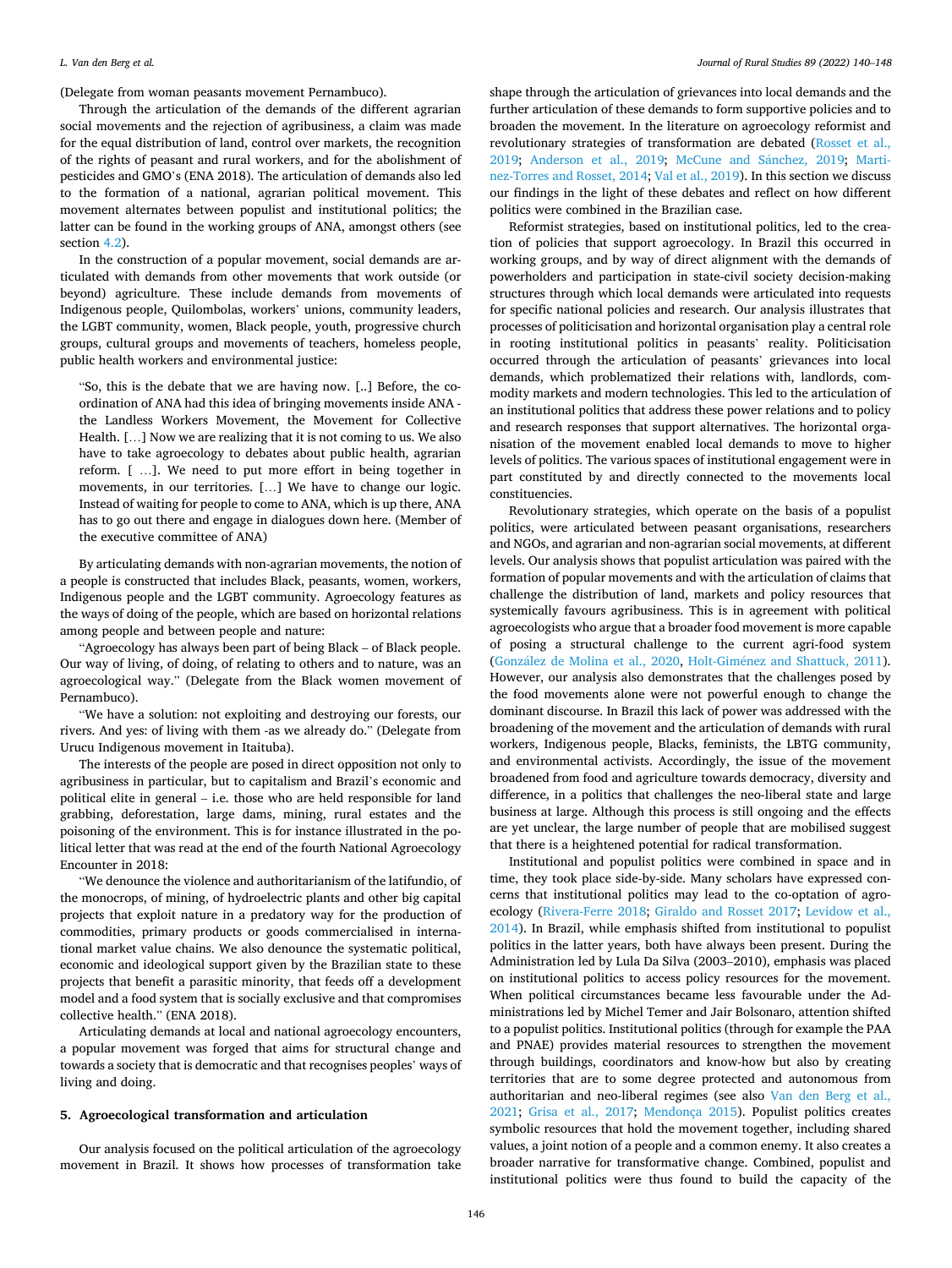<span id="page-7-0"></span>movement and its potential for transformation over the longer term. With this heightened capacity and narrative, the movement fixed the meaning and political significance of agroecology, thereby reducing the risk of co-optation. In agreement with [Patterson et al. \(2017\)](#page-8-0), such a narrative also helps to orient incremental (policy) efforts for more radical transformation. These findings support the work by González de Molina et al. (2020: 25) and Petersen (2013: 101) who argue that agroecological transformation entails undergoing a process of "metamorphosis" which encompasses change through both institutional and populist strategies.

## **6. Conclusion**

This article shows how processes of transformation take shape through the political articulation of agroecology in Brazil. It shows that grievances stemming from abusive sharecropping arrangements, decreasing income and pesticide contamination were articulated in local demands for land, markets and sustainable farming practices. These local demands were further articulated in an institutional politics to acquire policy support as well as in a popular politics to create movements that challenge agribusiness' control over land, markets and policy resources.

The article also demonstrates the theoretical value of a Laclauinspired approach to understanding the politics of transformation, particularly when combined with a more elaborate conceptualisation of grievances. Using the notion of political articulation, we were able to highlight that there is not necessarily the type of politics that matters for transformation, be it more reformist or revolutionary, but that the ability to embrace and articulate peasant grievances into demands is as or even more important. In other words, the processes of politicisation (see also [Giraldo and Rosset 2017](#page-8-0)), which identify and problematise the social relations against which local demands are articulated are first and foremost relevant to usher in societal change, and transformation. It addition, our analysis points to the importance of the organisational ability of agroecology to connect local to national realities. In Brazil, agroecology is organised into local, regional, state and national level constituencies, with ample spaces for moving and making connections between different levels. This allows grievances to become articulated in national political claims. Grievances and local demands were not only important in shaping national political claims, but were also connected to, and shaped transformation at the level of practice and territory processes which have been described elsewhere (see [Van den Berg et al.,](#page-8-0)  [2021,](#page-8-0) Van den Berg et al. 2018).

The concept of articulation has made us able to show that not only the immediate effects of strategies count, but also the longer term building of the capacity of movements. In line with González de Molina [et al. \(2020\),](#page-8-0) we argue we should be moving beyond dichotomised debates on revolutionary versus reformist strategies, towards an understanding of how elements from diverse strategies fruitfully combine in different contexts. For the case of Brazil, elements considered to be reformist were important for progressively building support for agroecological practices and markets, and elements considered revolutionary for unifying the movements and strengthening its potential for transformation. In Brazil, the strategic emphasis of the movement changed over time, but the building of the movement and territory always remained intact, leading agroecology to grow to the extent that neither the state nor other social movements could ignore it (see also [Van den Berg et al., 2021;](#page-8-0) Charão-Marques 2017, [Niederle et al., 2019](#page-8-0)). This shows that whether change is revolutionary or not is thus not situated in the type of political strategy, but in the extent to which these strategies support the construction of a radical movement and of agroecological territories.

To conclude, we want to highlight the importance of politics in transformation and express support for the political turn in agroecology (Anderson et al., 2019, González de Molina et al., 2020, [Val et al., 2019](#page-8-0); [Giraldo and McCune 2019\)](#page-8-0). Many agroecologists have argued for the

instalment of policies that support agroecological farming practices (e.g. [Nicholls and Altieri 2018](#page-8-0)) or that engage with the capacity of peasants to solve problems themselves through alterations in the labour and production process (e.g. [Van der Ploeg 2021\)](#page-8-0). We show that politics are not only important in addressing issues of production, but also in capturing democratic struggles that intersect, go beyond and potentially align with production, including those by Indigenous people, Blacks, environmentalists, feminists and the LBTGQ community.

#### **Authorship statement**

The first author prepared the first drafts and collected the empirical data upon which it is based. This person was the primary responsible for the conceptualisation of the research as well for data curation, the formal analysis, methodological design, investigation and writing of the original draft. Research conducted for the article was part of a PhD at Wageningen University, funded by INREF. Project administration was carried out by the author together with the Wageningen University and the Federal University of Vicosa. The article is co-authored by two copromotors, and two researchers stationed in Brazil. The co-promotors contributed with supervision, review and editing of the text. The researchers stationed in Brazil contributed with review and editing of the text.

#### **References**

- [Action Aid, 2018. Agroecology: scaling-up, scaling-out \(Johannesburg: Action Aid\)](http://refhub.elsevier.com/S0743-0167(21)00351-X/sref1). ANA, 2020. Agricultura familiar: "Vamos pressionar pela derrubada dos vetos de
- Bolsonaro". visited on 1 November 2020. [https://agroecologia.org.br/2020/09/11/](https://agroecologia.org.br/2020/09/11/agricultura-familiar-vamos-pressionar-pela-derrubada-dos-vetos-de-bolsonaro/)  [agricultura-familiar-vamos-pressionar-pela-derrubada-dos-vetos-de-bolsonaro/.](https://agroecologia.org.br/2020/09/11/agricultura-familiar-vamos-pressionar-pela-derrubada-dos-vetos-de-bolsonaro/)
- [Anderson, C.R., Bruil, J., Chappell, M.J., Kiss, C., Pimbert, M.P., 2019. From transition to](http://refhub.elsevier.com/S0743-0167(21)00351-X/sref3)  [domains of transformation: getting to sustainable and just food systems through](http://refhub.elsevier.com/S0743-0167(21)00351-X/sref3) [agroecology. Sustainability 11\(5272\).](http://refhub.elsevier.com/S0743-0167(21)00351-X/sref3)
- [Aslanidis, P., 2017. Populism and social movements. In: Kaltwasser, C.R., Taggart, P.,](http://refhub.elsevier.com/S0743-0167(21)00351-X/sref4) [Espejo, P.O., Ostiguy, P. \(Eds.\), The Oxford Handbook of Populism. Oxford](http://refhub.elsevier.com/S0743-0167(21)00351-X/sref4)  [University Press, Oxford.](http://refhub.elsevier.com/S0743-0167(21)00351-X/sref4)
- BBC, 2020. Por que Bolsonaro está sendo acusado de colocar indígenas em risco em meio à pandemia de covid-19. <https://www.bbc.com/portuguese/brasil-53375095>.
- Bensadon, L.S., 2016. Tecendo projetos políticos: a trajetória da Articulação Nacional de [Agroecologia. Unpublished MSc thesis. UFRRJ, Rio de Janeiro.](http://refhub.elsevier.com/S0743-0167(21)00351-X/sref7)
- Betto, F., 1985. O que é comunidade eclesial de Base. São Paulo: editora brasiliense.
- Boff, L., Boff, C., 1986. Como Fazer Teologia da Libertação. Editora Vozes, Petropolis.
- [Botelho, M.I., Cardoso, I.M., Otsuki, K., 2016. "I made a pact with God, with nature and](http://refhub.elsevier.com/S0743-0167(21)00351-X/sref10)  [with myself": exploring deep agroecology. Agroecology and sustainable food systems](http://refhub.elsevier.com/S0743-0167(21)00351-X/sref10)  [40 \(2\), 116](http://refhub.elsevier.com/S0743-0167(21)00351-X/sref10)–131.
- [Brescia, S. \(Ed.\), 2017. Fertile Ground: Scaling Agroecology from the Ground up. Food](http://refhub.elsevier.com/S0743-0167(21)00351-X/sref12) [First Books, Canada.](http://refhub.elsevier.com/S0743-0167(21)00351-X/sref12)
- [Campos, A., 2014. Redes sociais, organizacoes e politicas publicas: interfaces na](http://refhub.elsevier.com/S0743-0167(21)00351-X/sref13) [agricultura do municipio de Araponga, Zona da Mata de Minas Gerais. Unpublished](http://refhub.elsevier.com/S0743-0167(21)00351-X/sref13)  [PhD Thesis. In: Rural Sociology. Federal University of Rio de Janeiro \(Rio de](http://refhub.elsevier.com/S0743-0167(21)00351-X/sref13)  [Janeiro\).](http://refhub.elsevier.com/S0743-0167(21)00351-X/sref13)
- [Cardoso, I., Mendes, F., 2015. People managing landscapes: agroecology and social](http://refhub.elsevier.com/S0743-0167(21)00351-X/sref14) [processes. In: Agroecology for Food Security and Nutrition. Proceedings of the FAO](http://refhub.elsevier.com/S0743-0167(21)00351-X/sref14)  [International Symposium. FAO, Rome](http://refhub.elsevier.com/S0743-0167(21)00351-X/sref14).
- [Cardoso, I., Guijt, I., Franco, F.S., Carvalho, A., Ferreira Neto, P., 2001. Continual](http://refhub.elsevier.com/S0743-0167(21)00351-X/sref15) [learning for agroforestry system design: University. In: NGO and Farmer Partnership](http://refhub.elsevier.com/S0743-0167(21)00351-X/sref15)  [in Minas Gerais, vol. 69. Agricultural Systems, Brazil, pp. 235](http://refhub.elsevier.com/S0743-0167(21)00351-X/sref15)–257, 2.
- Charão-Marques, F., 2017. Unfolding agencies and associations of agroecology networks [in Brazil. In: Sherwood, S., Arce, A., Paredes, M. \(Eds.\), Food, Agriculture and Social](http://refhub.elsevier.com/S0743-0167(21)00351-X/sref16)  [Change: the Everyday Vitality of Latin America, pp. 126](http://refhub.elsevier.com/S0743-0167(21)00351-X/sref16)–140. New York: Routledge.
- [Ciccariello-Maher, G., 2020. Populism, universalism and democracy in Latin America. In:](http://refhub.elsevier.com/S0743-0167(21)00351-X/sref17)  [Jenco, L.K., Idris, M., Thomas, M.C. \(Eds.\), The Oxford Handbook of Comparative](http://refhub.elsevier.com/S0743-0167(21)00351-X/sref17) [Political Theory. Oford University Press.](http://refhub.elsevier.com/S0743-0167(21)00351-X/sref17)
- Côte, F.-X., Poirier-Magona, E., Perret, S., Rapidel, B., Roudier, P., Thirion, M.-C. (Eds.), 2018. La Transition agro-écologique des agricultures du Sud, Agricultures et défis du monde, AFD, Cirad, éditions Quæ, Versailles, p. 368.
- [Davies, A., 2012. Assemblage and social movements: tibet support groups and the](http://refhub.elsevier.com/S0743-0167(21)00351-X/sref19)  [spatialities of political organisation. Trans. Inst. Br. Geogr. 37, 273](http://refhub.elsevier.com/S0743-0167(21)00351-X/sref19)–286.
- [Deleuze, G., Guattari, F., 1983. Anti-oedipus: capitalism and schizophrenia. University of](http://refhub.elsevier.com/S0743-0167(21)00351-X/sref20)  [Minnesota Press, Minneapolis.](http://refhub.elsevier.com/S0743-0167(21)00351-X/sref20)
- Dussel, E.D., 2013. Cinco tesis sobre el populismo. Le Monde diplomatique en español [207, 23](http://refhub.elsevier.com/S0743-0167(21)00351-X/sref21).
- Elzen, B., Augustyn, A., Barbier, M., van Mierlo, B., 2017. AgroEcological transitions: changes and breakthroughs in the making. Wageningen University, Wageningen. [https://doi.org/10.18174/407609.](https://doi.org/10.18174/407609)
- FAO, 2009. Indigenous Peoples' [Food Systems: the Many Dimensions of Culture,](http://refhub.elsevier.com/S0743-0167(21)00351-X/sref23)  [Diversity and Environment for Nutrition and Health. Food and Agriculture](http://refhub.elsevier.com/S0743-0167(21)00351-X/sref23)  [Organisation of the United Nation, Rome.](http://refhub.elsevier.com/S0743-0167(21)00351-X/sref23)